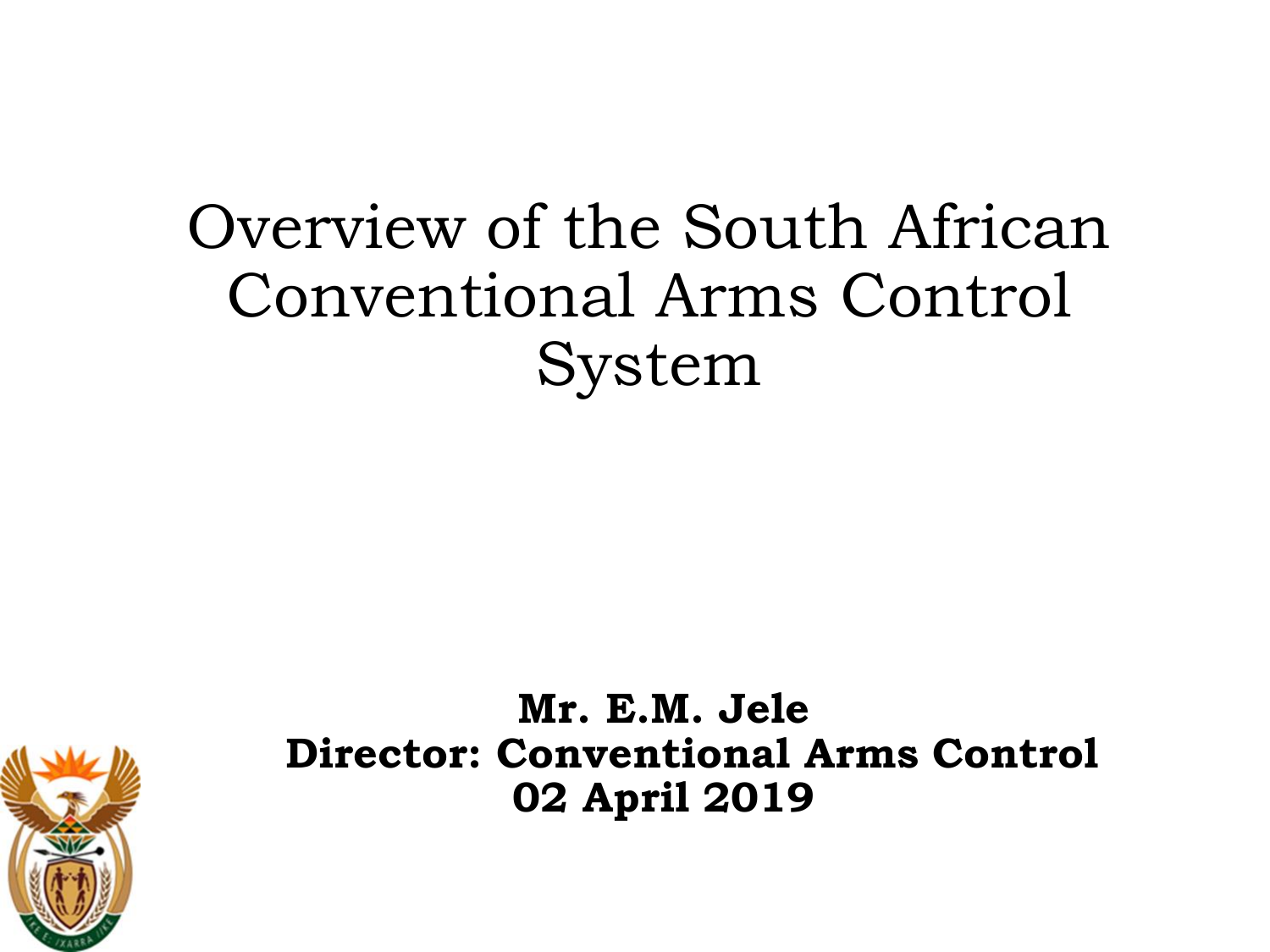#### **BRIEF**

Requested to provide an overview of the South African Conventional Arms Control System with particular reference to risk assessment and licensing processes.

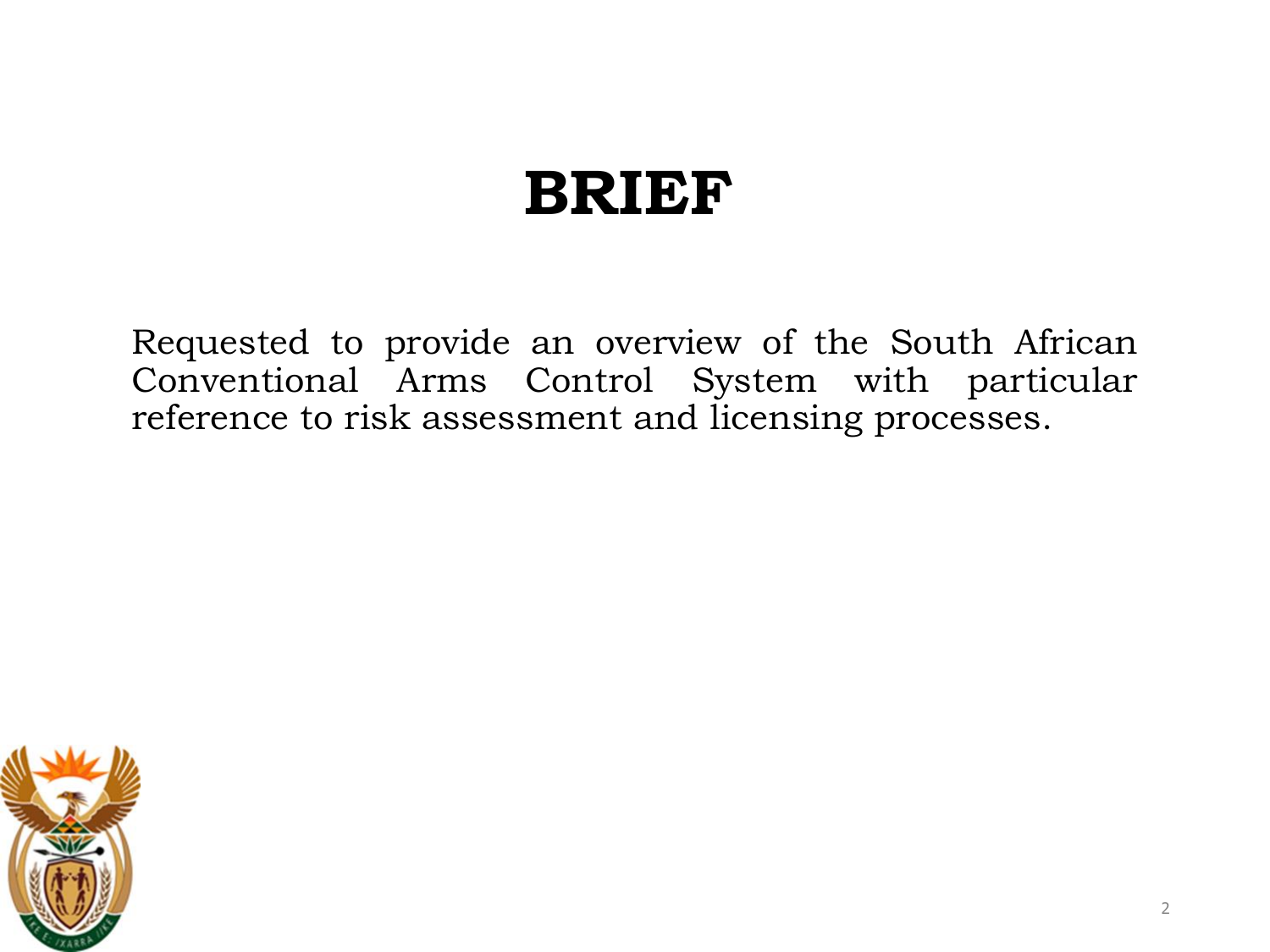# **CONTEXT**

- Political transition
	- Previous political system: secrecy, closed society and generally unaccountable.
		- <sup>o</sup> Arms transfers governed by the Arms Procurement Act of 1968

- Current system: accountability, transparency and responsibility.
	- <sup>o</sup> Arms transfers governed by the National Conventional Arms Control Act of 2002 (as amended in 2012)

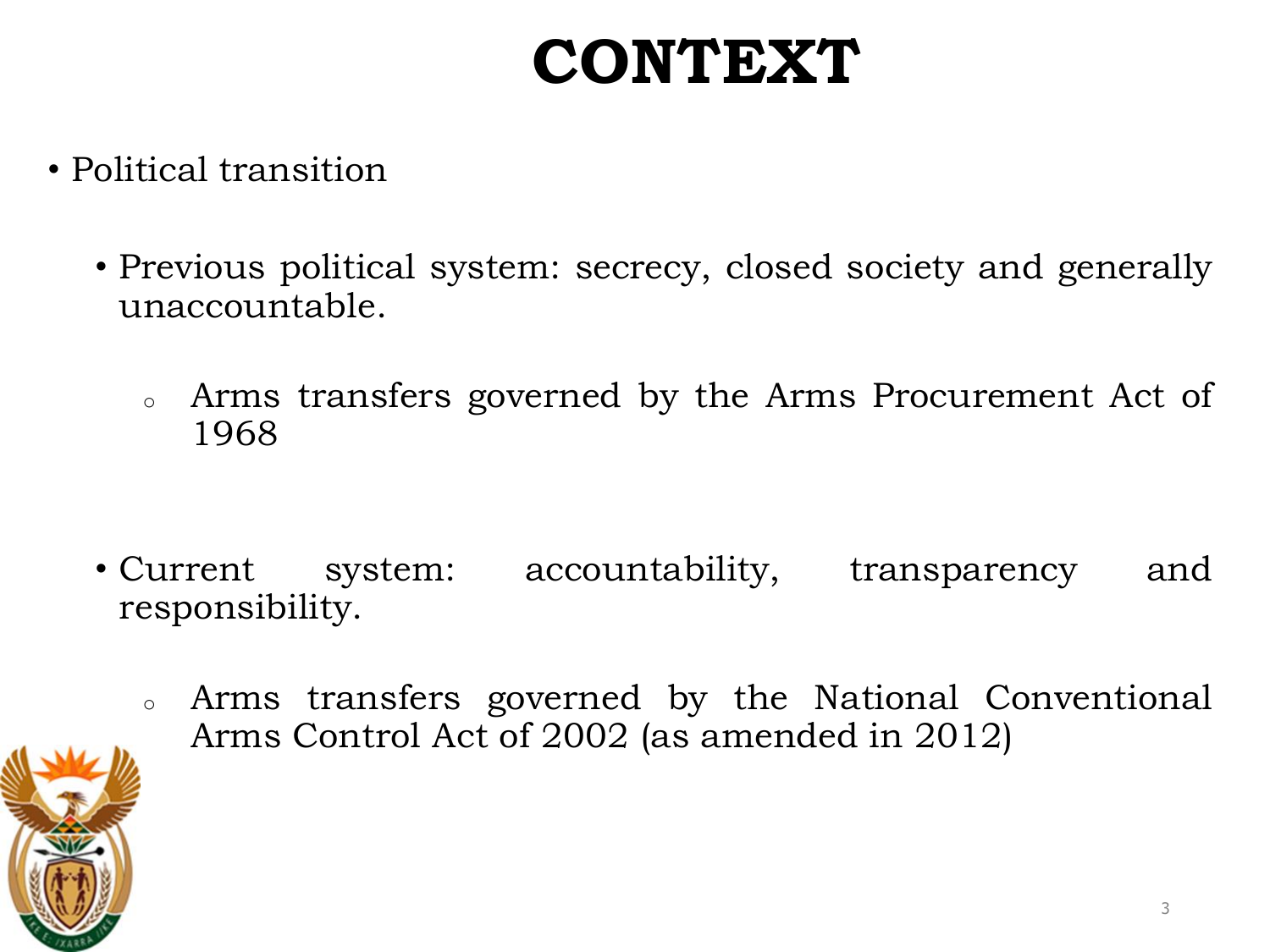# **IMPERATIVES GUIDING ARMS CONTROL**

- International obligations on arms control.
- International consensus on:
	- <sup>o</sup> the sensitivity of defence industry products and services.
	- requirement for effective Arms Control.
- Domestic consensus on Responsible Trade, Regularity and Accountability.
- South Africa to be a Responsible Player in global market.



- Promotion of Certainty, Predictability, Responsibility, Accountability, Regularity and Objectivity.
- Authorization of arms transfer is ultimately a Political Decision**.**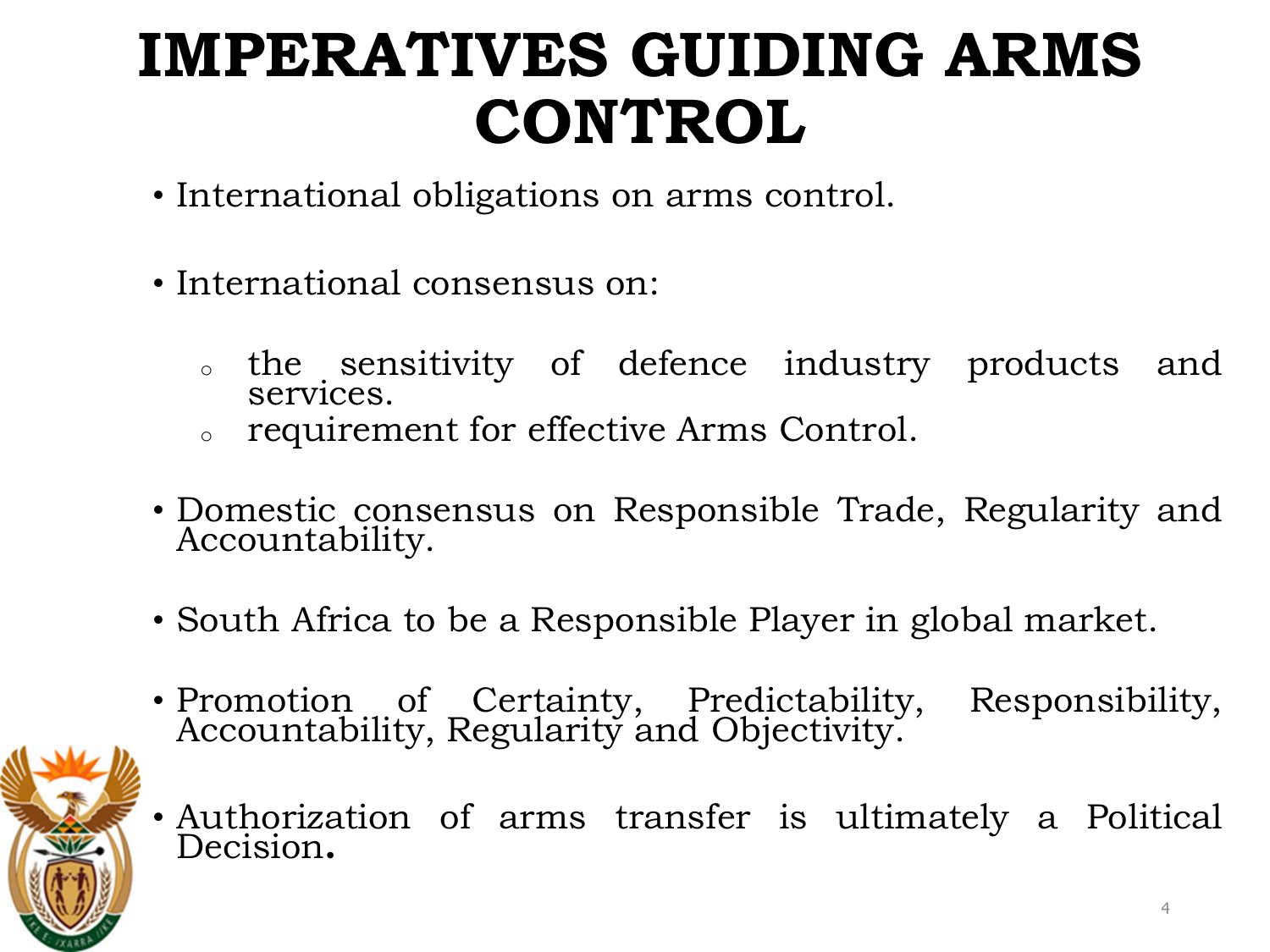### **CONVENTIONS AND AGREEMENTS**

South Africa is party to the following conventional arms conventions and agreements:

- ATT Arms Trade Treaty
- APMBC Anti-Personnel Mine Ban Convention
- CCW Certain Conventional Weapons
- CCM Convention on Cluster Munitions
- WA Wassenaar Arrangement



CONVENTIONAL ARMS CONTROL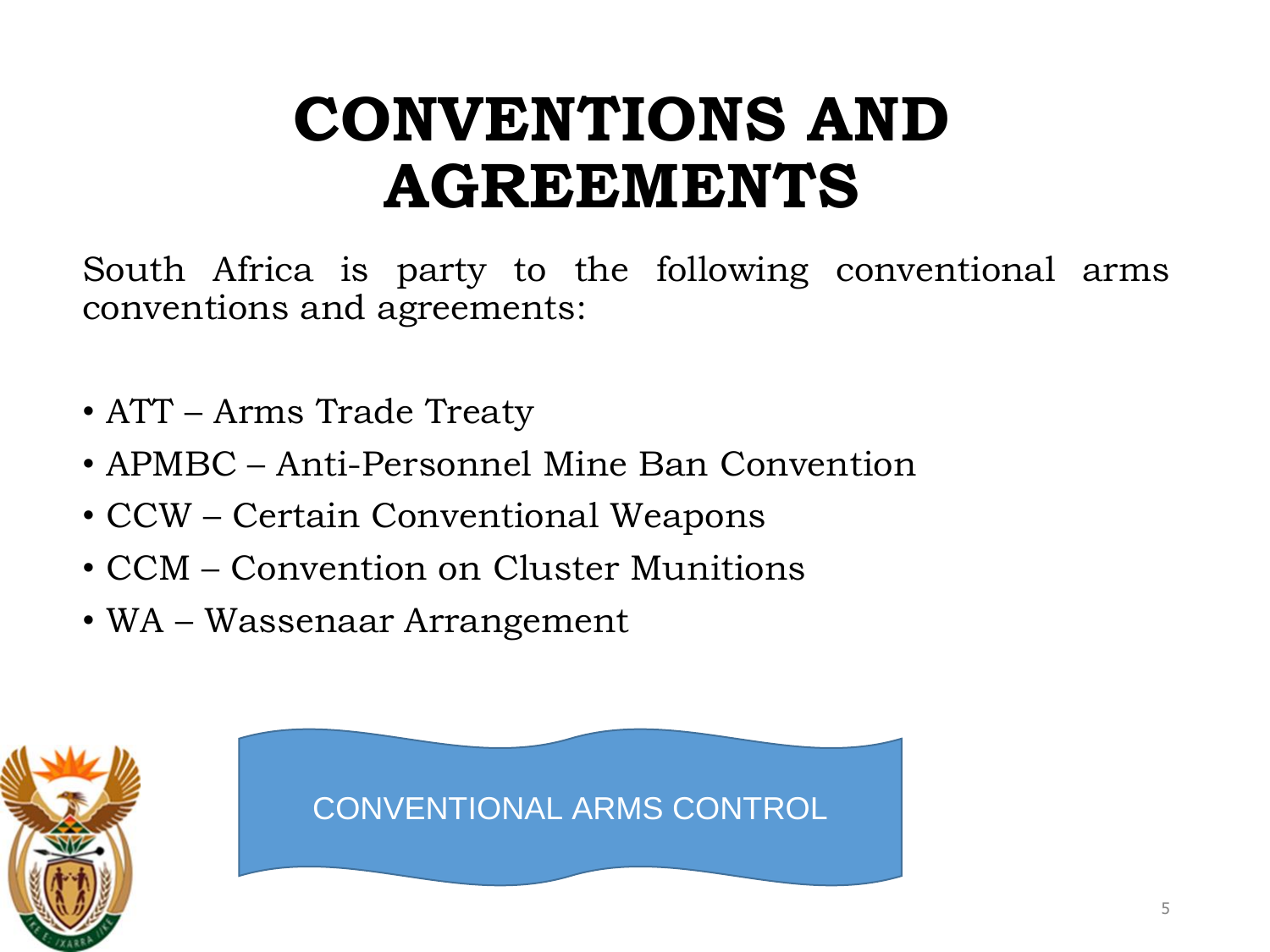#### **PILLARS OF SOUTH AFRICAN ARMS CONTROL**

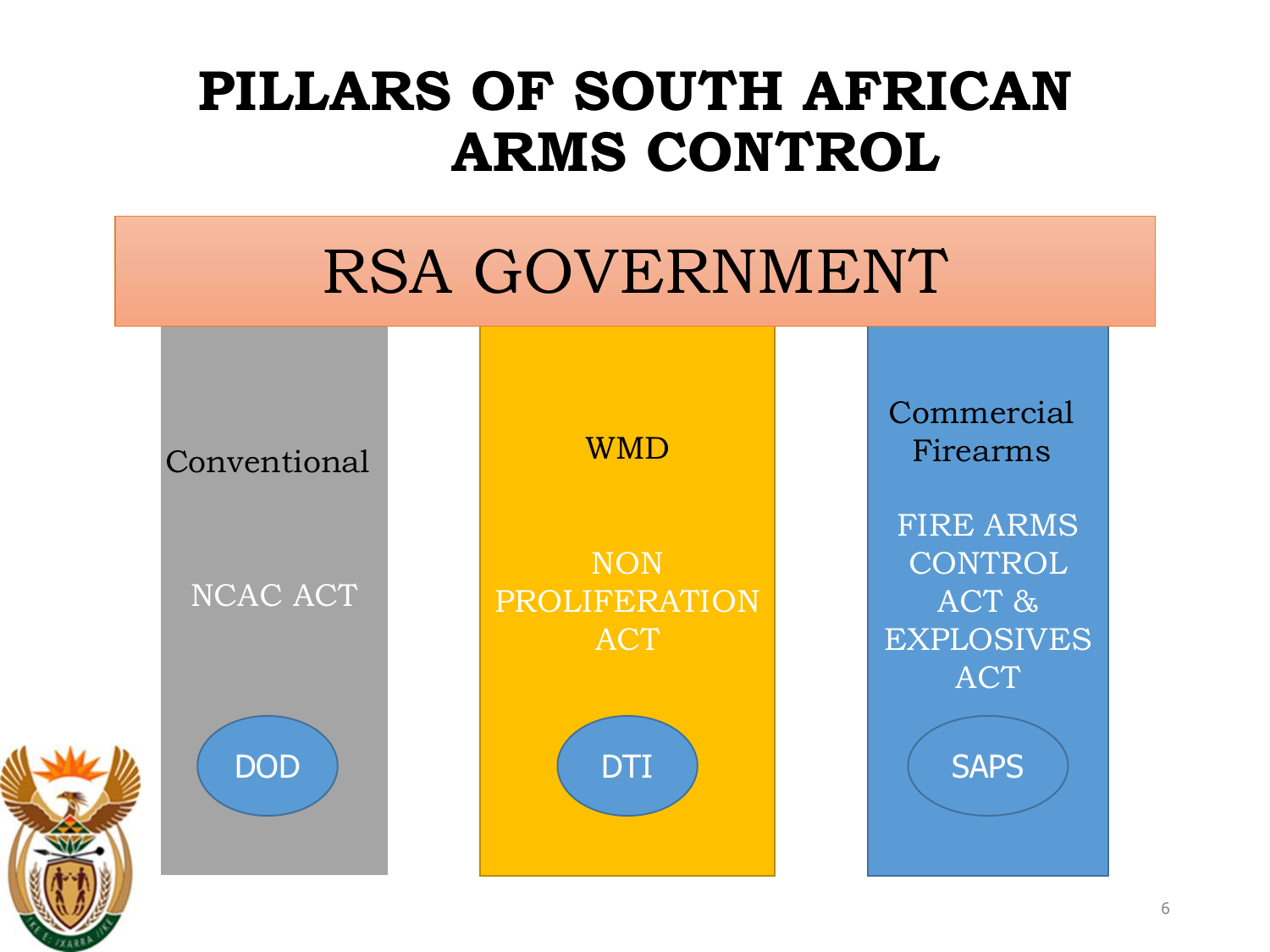# **LEGISLATIVE FRAMEWORK**

- The Conventional Arms Control System in is governed by the NCAC Act (41 of 2002 as amended).
- The Act establishes the institutional framework and confers functions and responsibilities.
- The Act regulates the development, manufacture, possession, trade and transfer of conventional arms in South Africa.
- In addition to the primary legislation, there is secondary legislation in the form of:
	- <sup>o</sup> Regulations
		- Control List

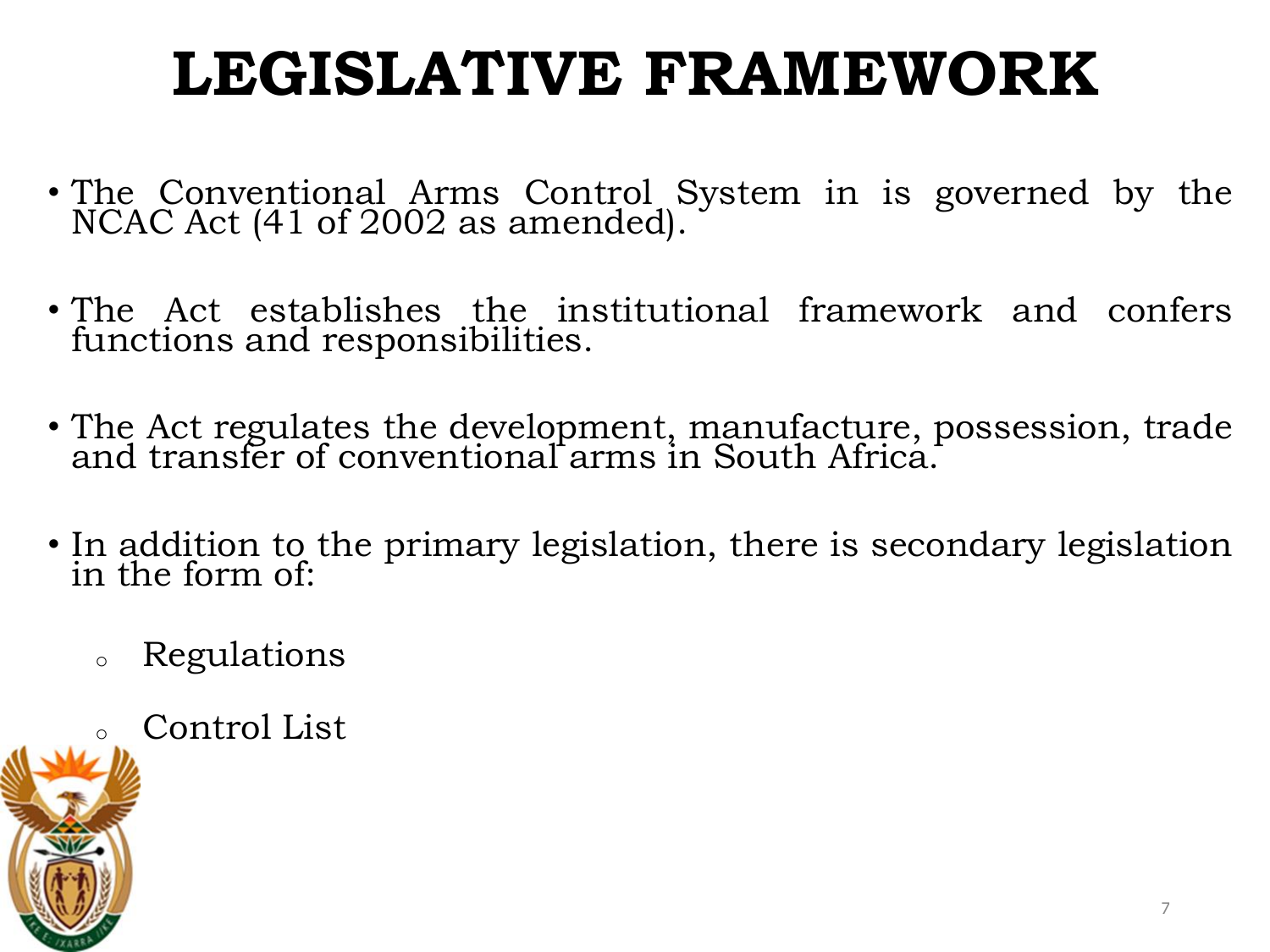### **THE ARMS CONTROL SYSTEM**

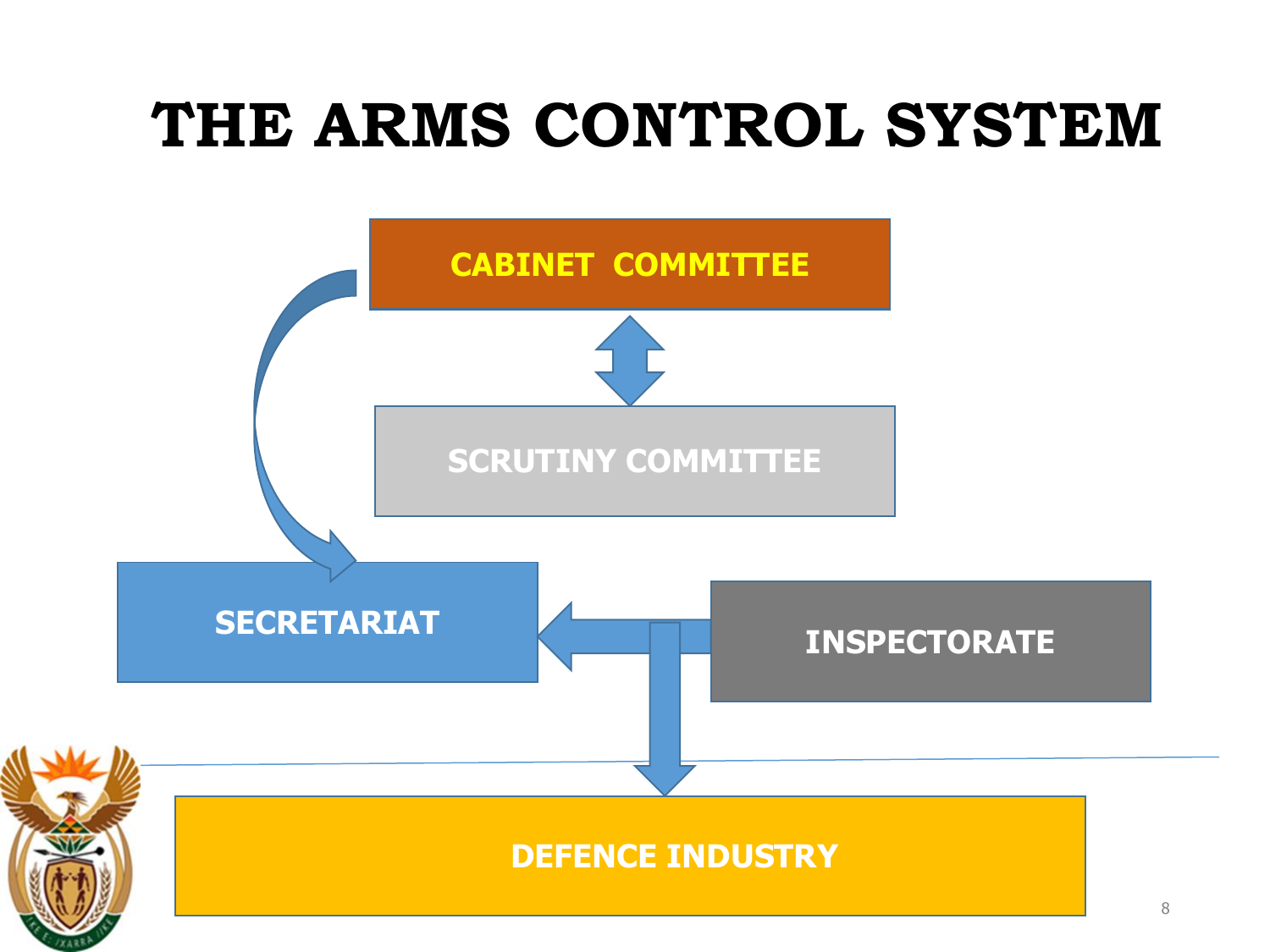# **THE CABINET COMMITTEE**

- The President appoints all members to the Committee.
- The Committee consists of 8 Ministers and 4 Deputies.
- Consists of: Foreign Affairs; Defence, Police, Trade & Industry, State Security; Finance

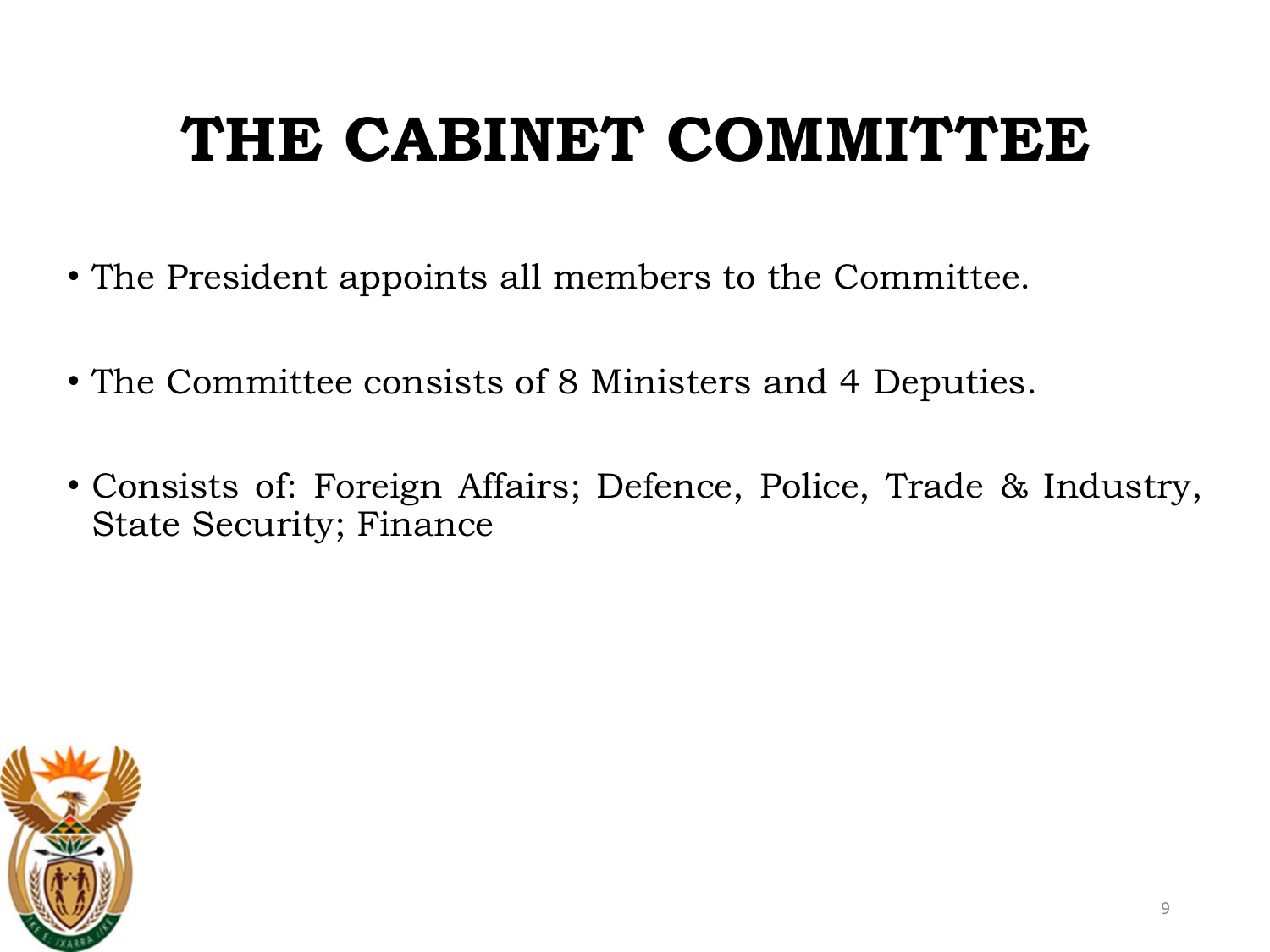### **THE SCRUTINY COMMITTEE**

Inter-Agency Coordination

Defence

Foreign Affairs

Trade and Industry

Police

State Security

Public Enterprises

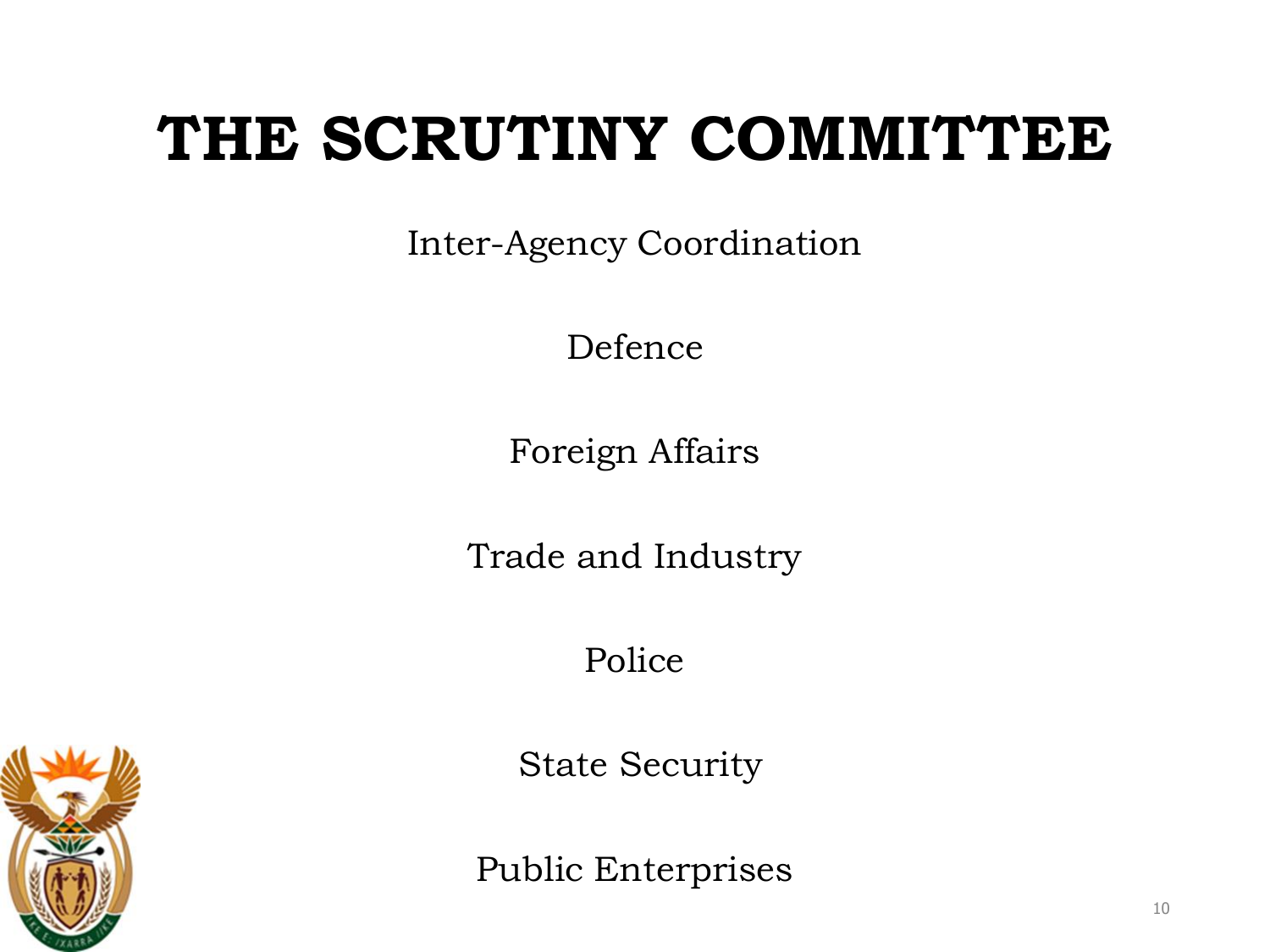# **THE SECRETARIAT**

- Directorate for Conventional Arms Control is the primary nodal point for conventional arms control.
- Established in terms of s8 of the Act.
- Serves as the Secretariat of the National Authority for Licencing.
- Nodal Point for interface with Defence Industry and other Stakeholders.

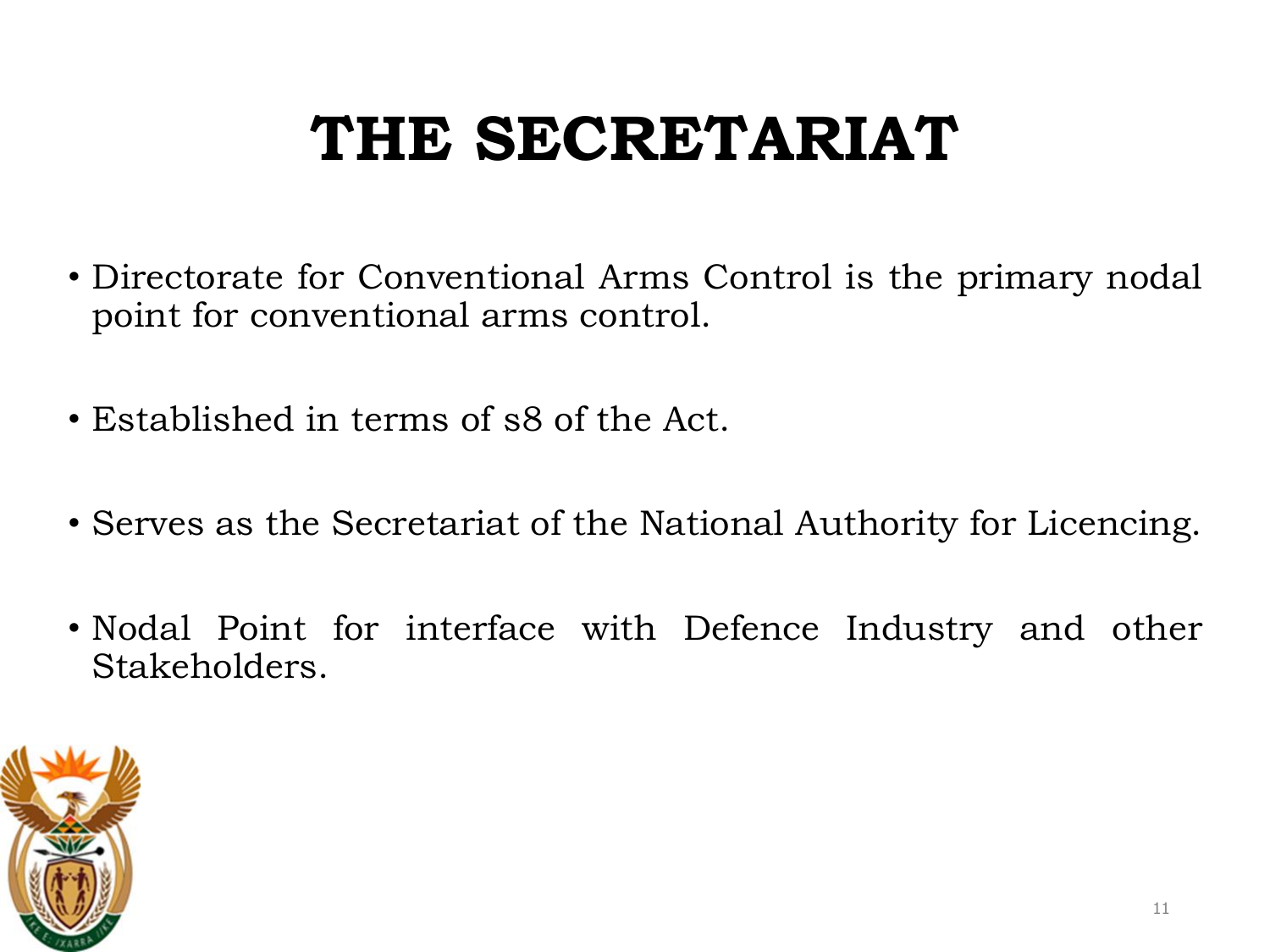# **ARMS CONTROL PROCESS**

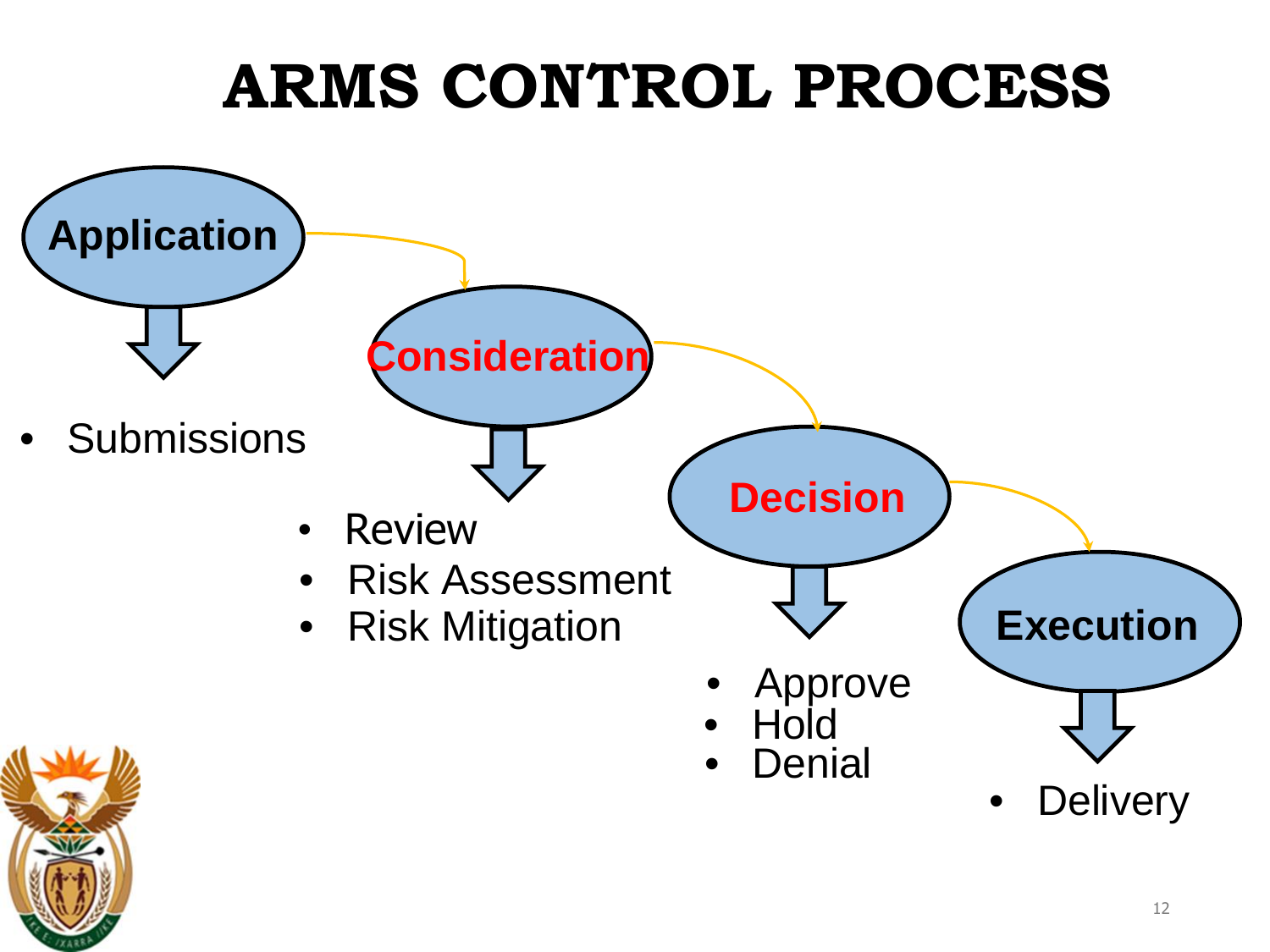# **ASSESSMENT CRITERIA**

- Decision making on arms transfers occurs against a predetermined value system reflecting all relevant aspects.
- Section 15 of the Act sets the Guiding Principles and Criteria to be applied in the arms transfer consideration process. Factors to be considered include the following:
	- <sup>o</sup> Assess each application on a case to case basis.
	- <sup>o</sup> Safeguard national security interest.
	- Avoid transfers that contribute to internal repression including systematic violation and suppression of HRs and fundamental freedoms.

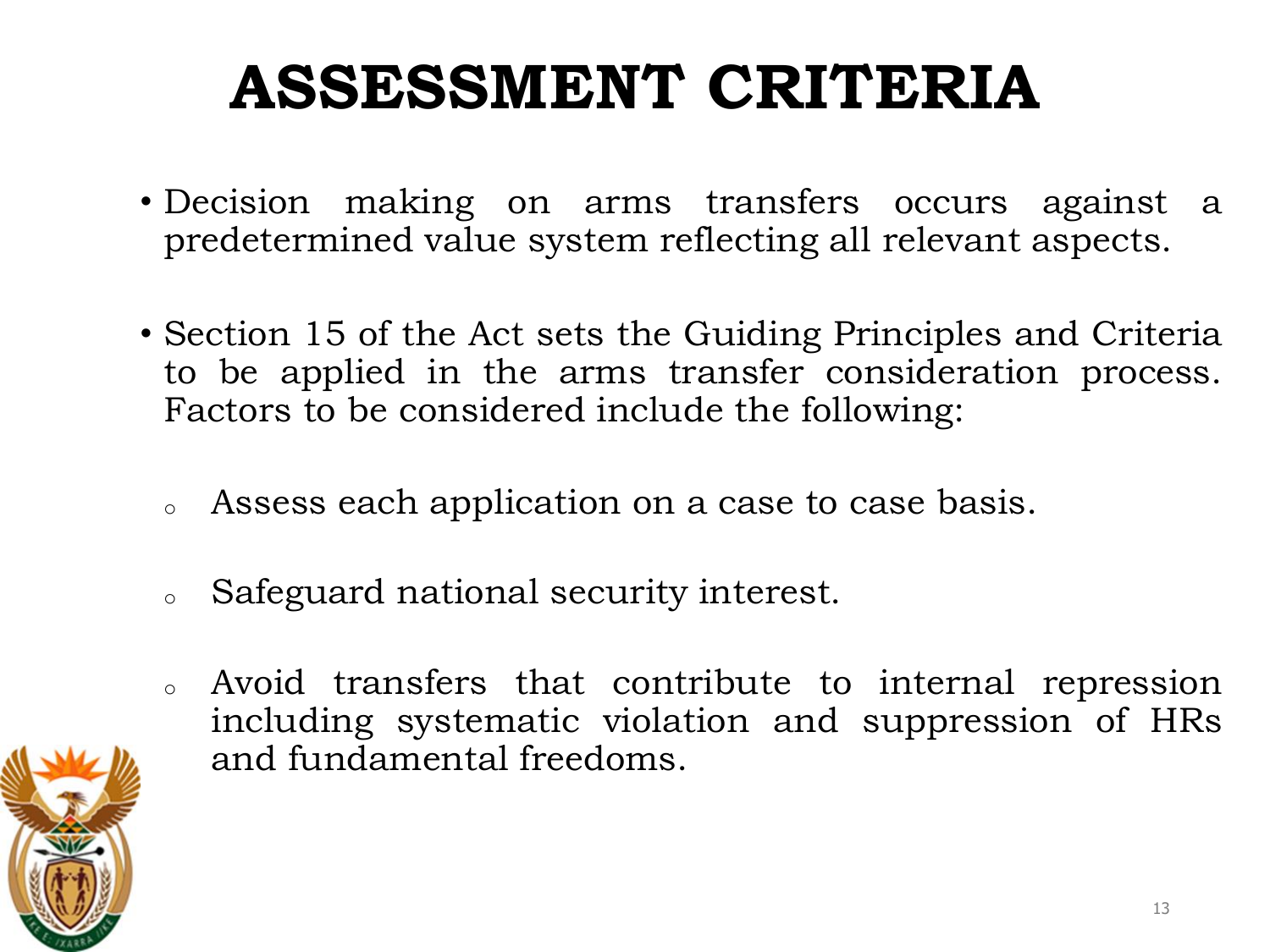# **ASSESSMENT CRITERIA**

- <sup>o</sup> Avoid transfers that will contribute to escalation of regional conflicts and endanger peace by introducing destabilizing capabilities.
- <sup>o</sup> Adhere to international law, norms and practices and the international obligations and commitments of the Republic, including UNSC arms embargoes.
- <sup>o</sup> Take account of calls for reduced military expenditure in the interests of development and human security.
- <sup>o</sup> Avoid contributing to terrorism and crime.

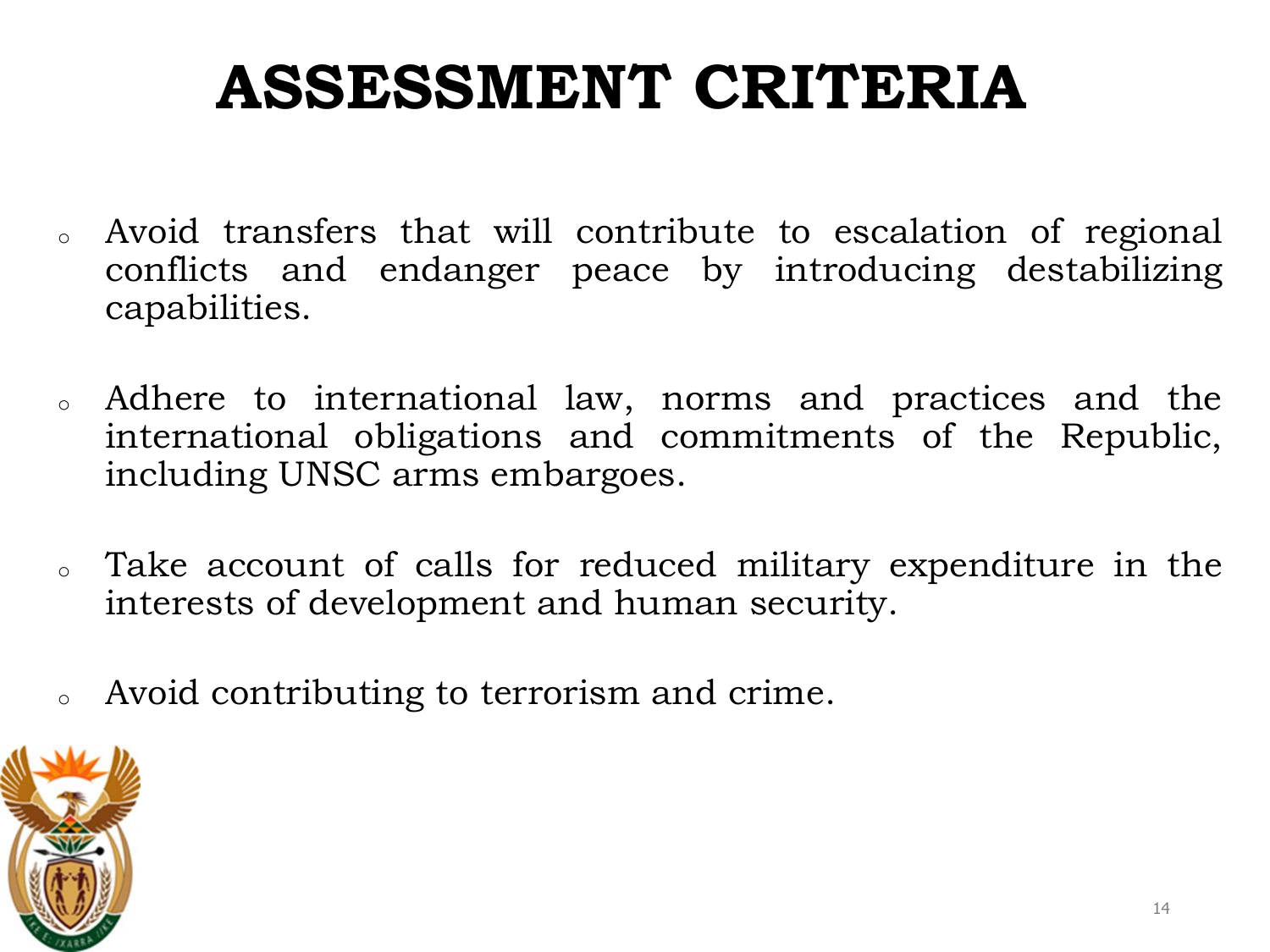# **SOURCES OF INFORMATION - RISKS ASSESSMENT**

- Publicly available information
- Government processed information from line function departments.
- Diplomatic missions.
- Information from bilateral and regional cooperation arrangements.
- Information from multilateral institutions.

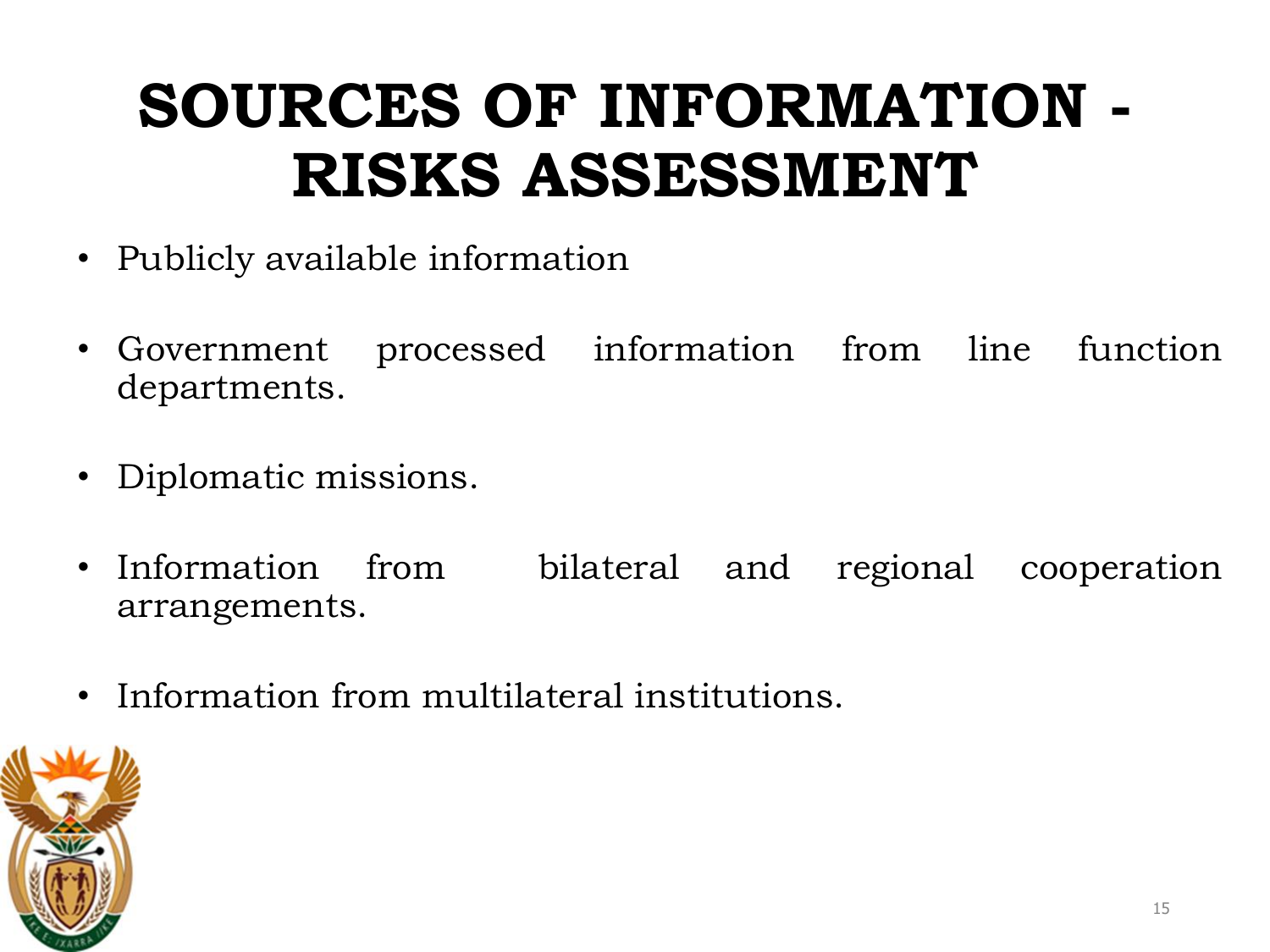# **ASSURANCES AND VERIFICATION**

- Assurances:
	- EUCs
	- Further assurances and commitments
	- Cooperation arrangement
- Verification:
	- Authentication process for End User Certificates
	- Post Delivery Verification

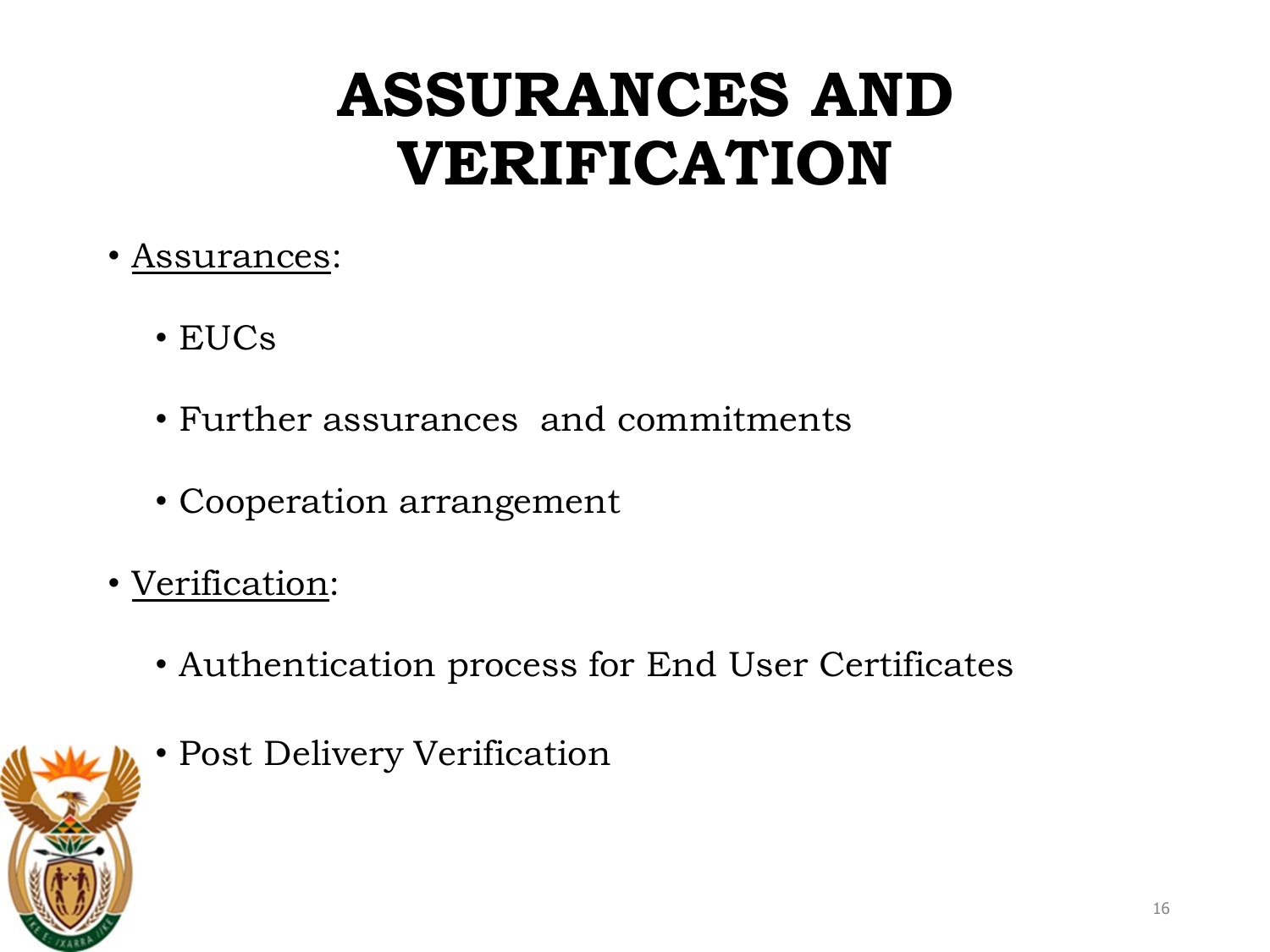### **EXCHANGE ASSURANCE**



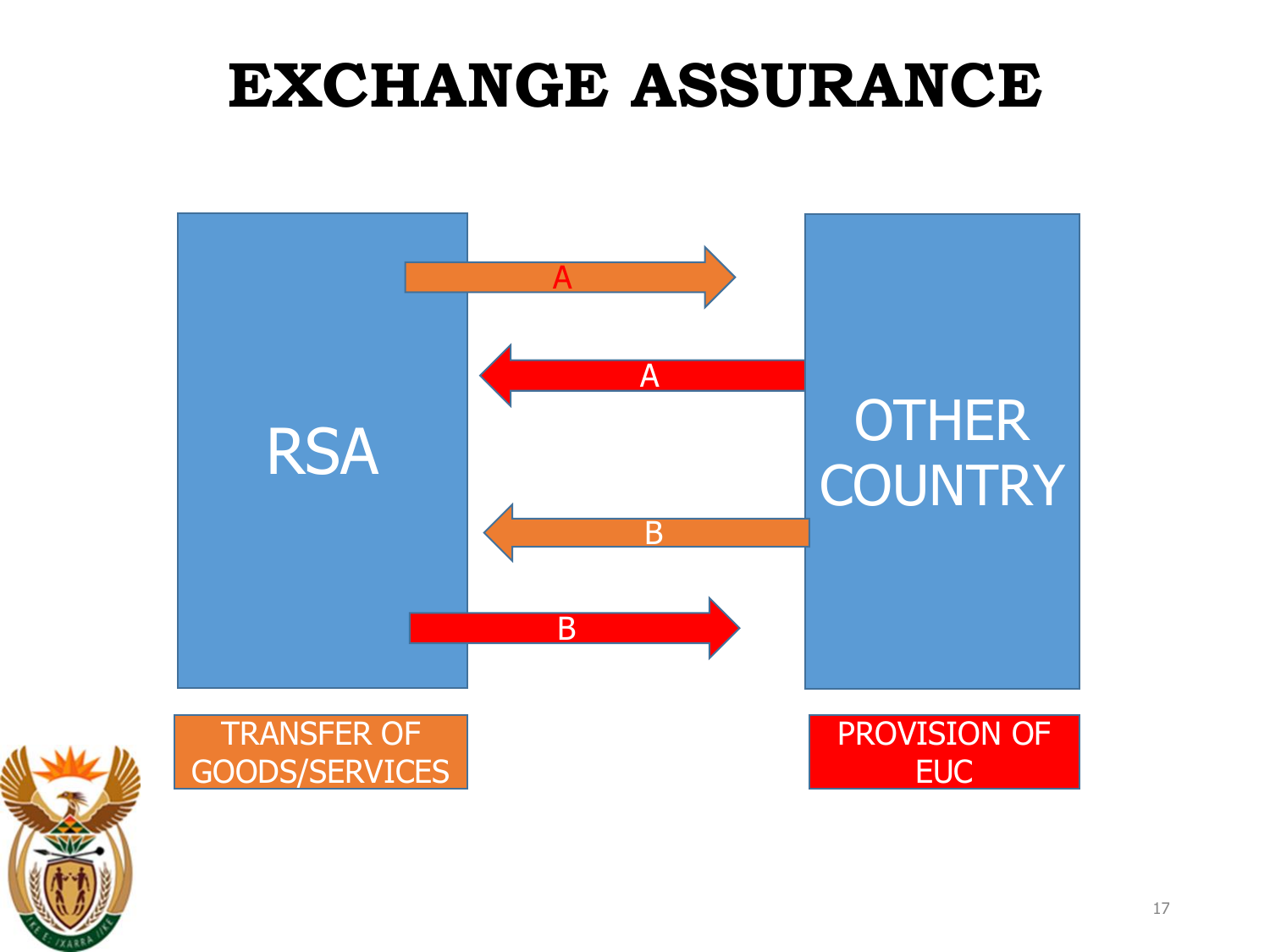#### **TYPES OF PERMITS AND PROCESS**

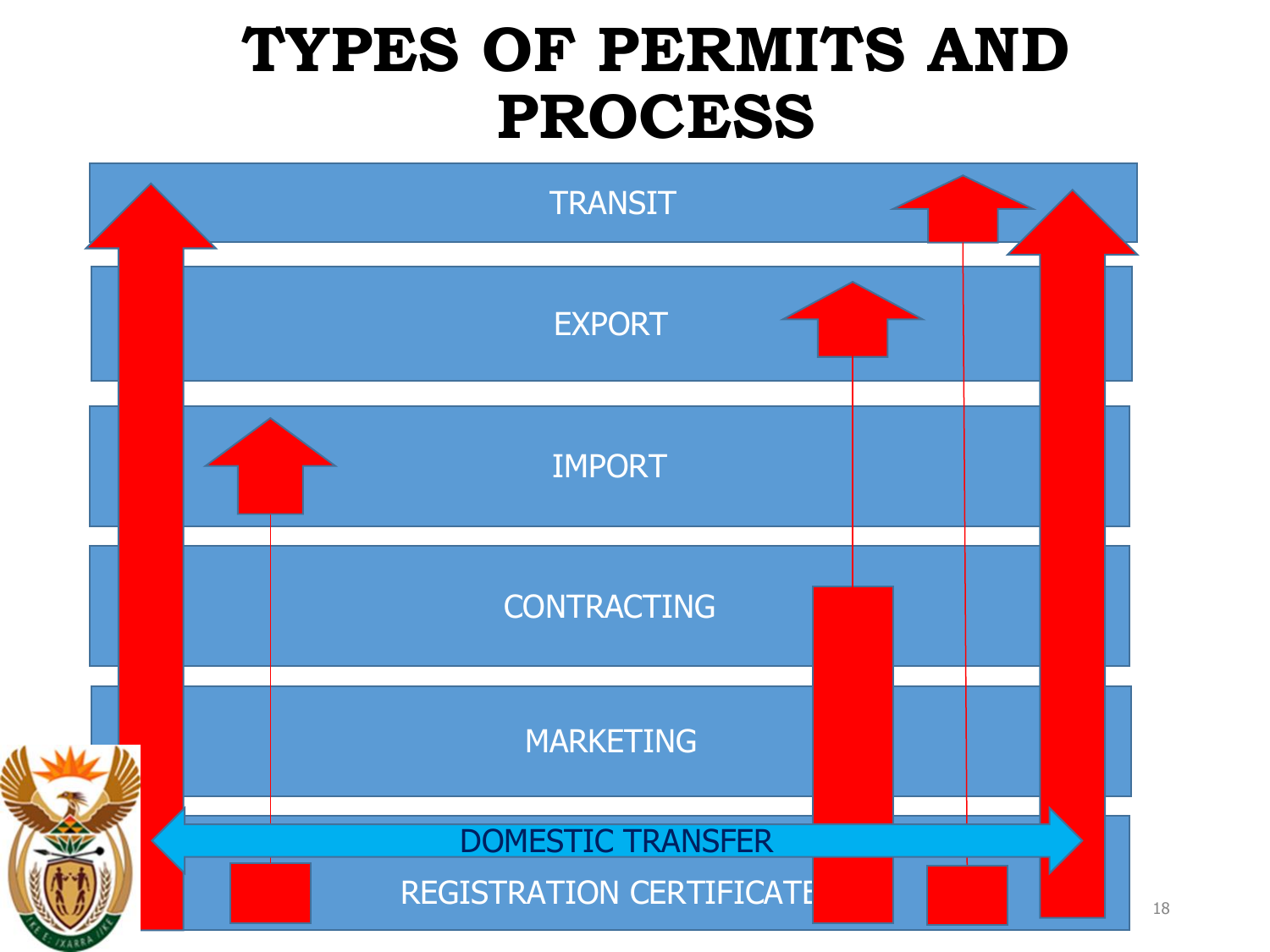### **PROCESS FLOW AND RISK MANAGEMENT**

RISK GATES AND MANAGEMENT

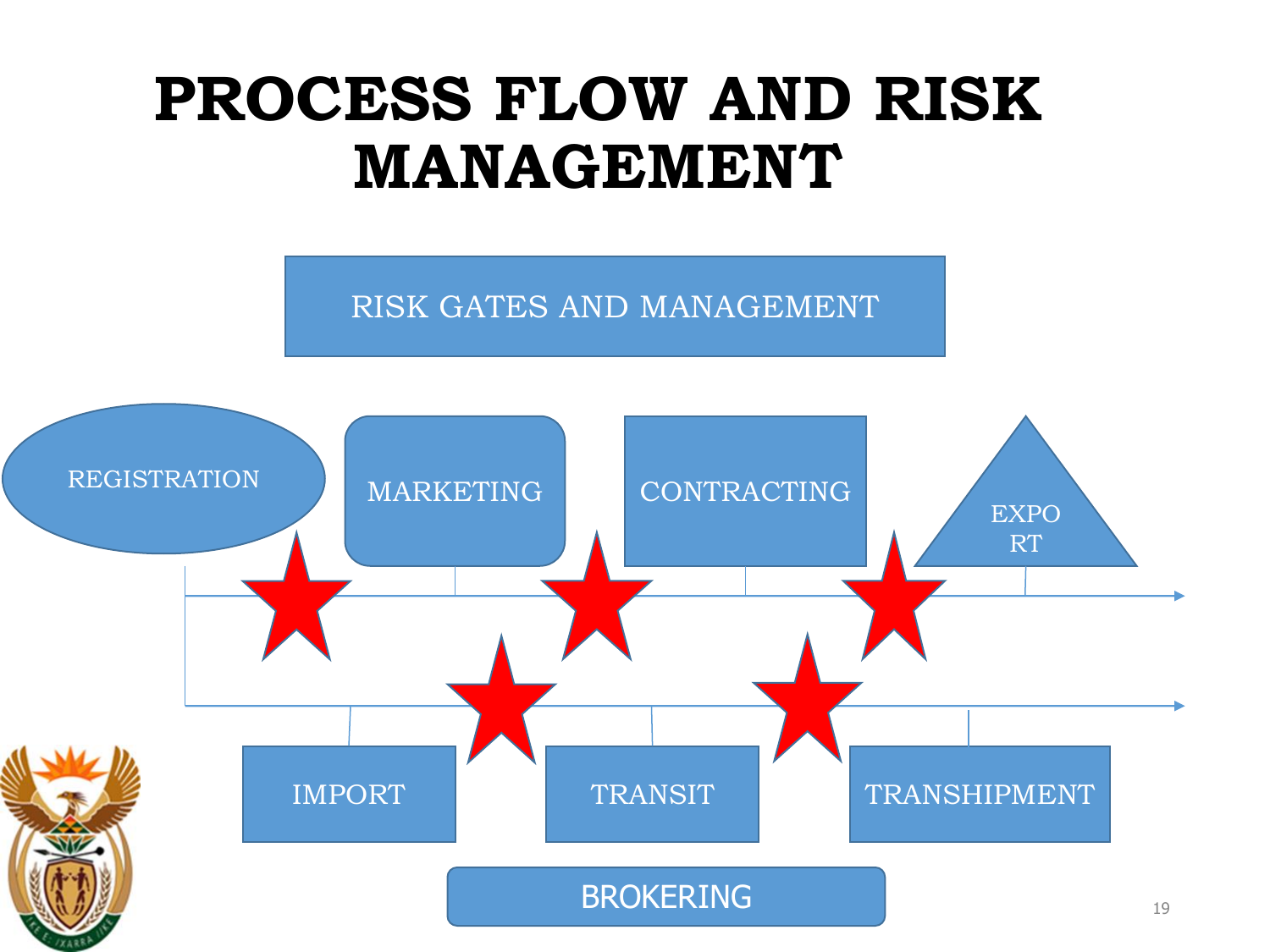# **RECORD KEEPING**

- Established IT system facilitates processing of applications and issuance of licences.
- Records kept in both electronic and manual (file) forms.
- Live records kept for five years and archived thereafter.
- Secretariat is the custodian of records.
- Legal adjustment required for period of retention of records.



• Maintained database (and additional information from other depts) essential for meeting reporting obligations (national and international).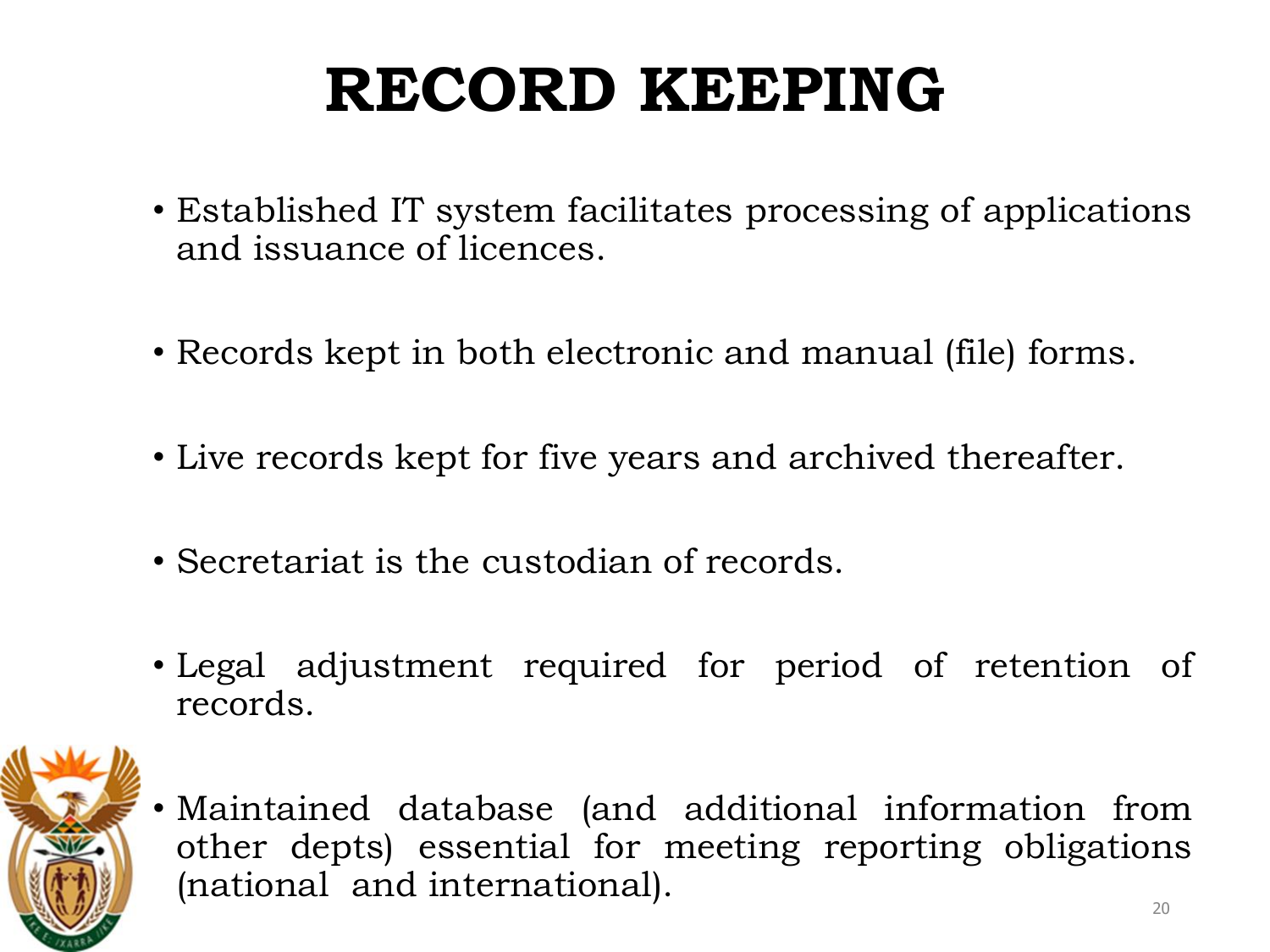### **ACCOUNTING AND REPORTING**

- Parliament of South Africa
- United Nations (UNROCA)
- Other organisations: WA, UNPOA and Others
- Auditor-General of South Africa